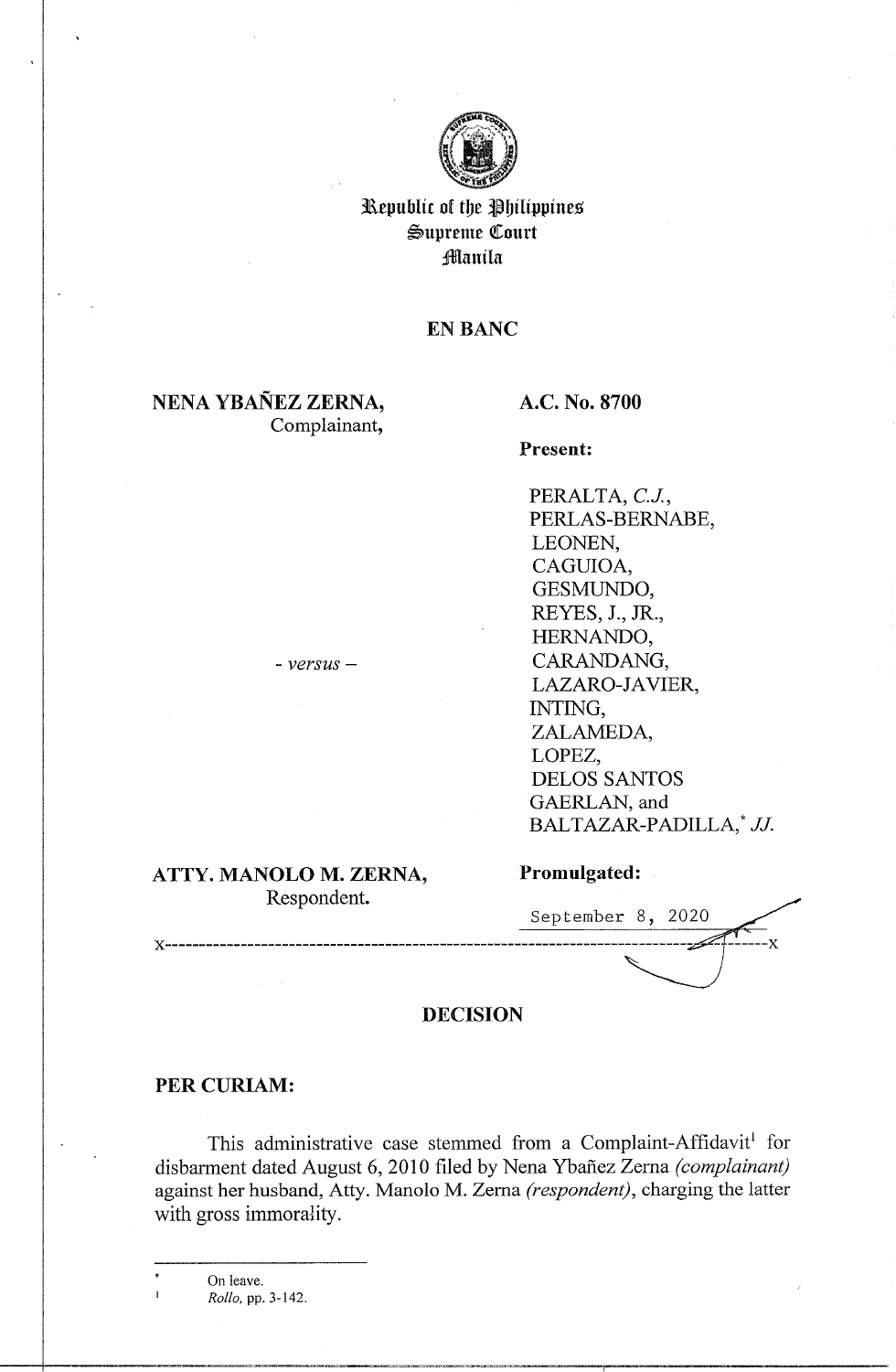The facts are as follows.

Complainant and respondent were married on May 6, 1990 at the Mary Immaculate Church in Dumaguete City. Their union produced three daughters: Phoebe Manelle, Kristine Anne, and June Evangel.

In May 1999, respondent took his oath as a member of the Bar.

Complainant alleged that after passing the Bar, respondent stopped extending financial support to their children and started having illicit affairs with women.

In September 1999, complainant discovered that respondent was involved with a *balikbayan* named Grace, whom he met up with in Cebu City, based on their email correspondence. This affair did not last long. By December 1999, respondent was engaged in another illicit relationship with a woman named Judelyn.

When complainant found out about this affair, she went to the apartment in Dumaguete City where Judelyn lived and was surprised when it was respondent himself who opened the door. Complainant then had a confrontation with respondent and Judelyn, wherein respondent confessed about the affair and told complainant that between her and Judelyn, he would choose the latter. In spite of her husband's confession, complainant was still able to convince him to go home with her. Judelyn and respondent, however, continued their relationship.

Complainant claimed that because of her husband's extramarital affairs, they started having frequent arguments and fights. On March 14, 2001, respondent mauled complainant after she confronted him about a letter she received which was purportedly sent by Judelyn. She then filed a criminal complaint for Less Serious Physical Injuries against the respondent before the Provincial Prosecutor's Office of Negros Oriental. After the said incident, the complainant decided to leave the respondent as she could no longer take his emotional, psychological, and physical abuse.

The complaint further alleged that apart from Judelyn, respondent maintained romantic relations with another woman named Evelyn Martinez *(Evelyn).* Complainant said she discovered the affair when she saw the two having a dinner date in a restaurant in Tanjay City. Thereafter, she would see respondent and Evelyn roaming around the city riding either her husband's motorcycle or his car. On July 5, 2009, complainant filed criminal charges /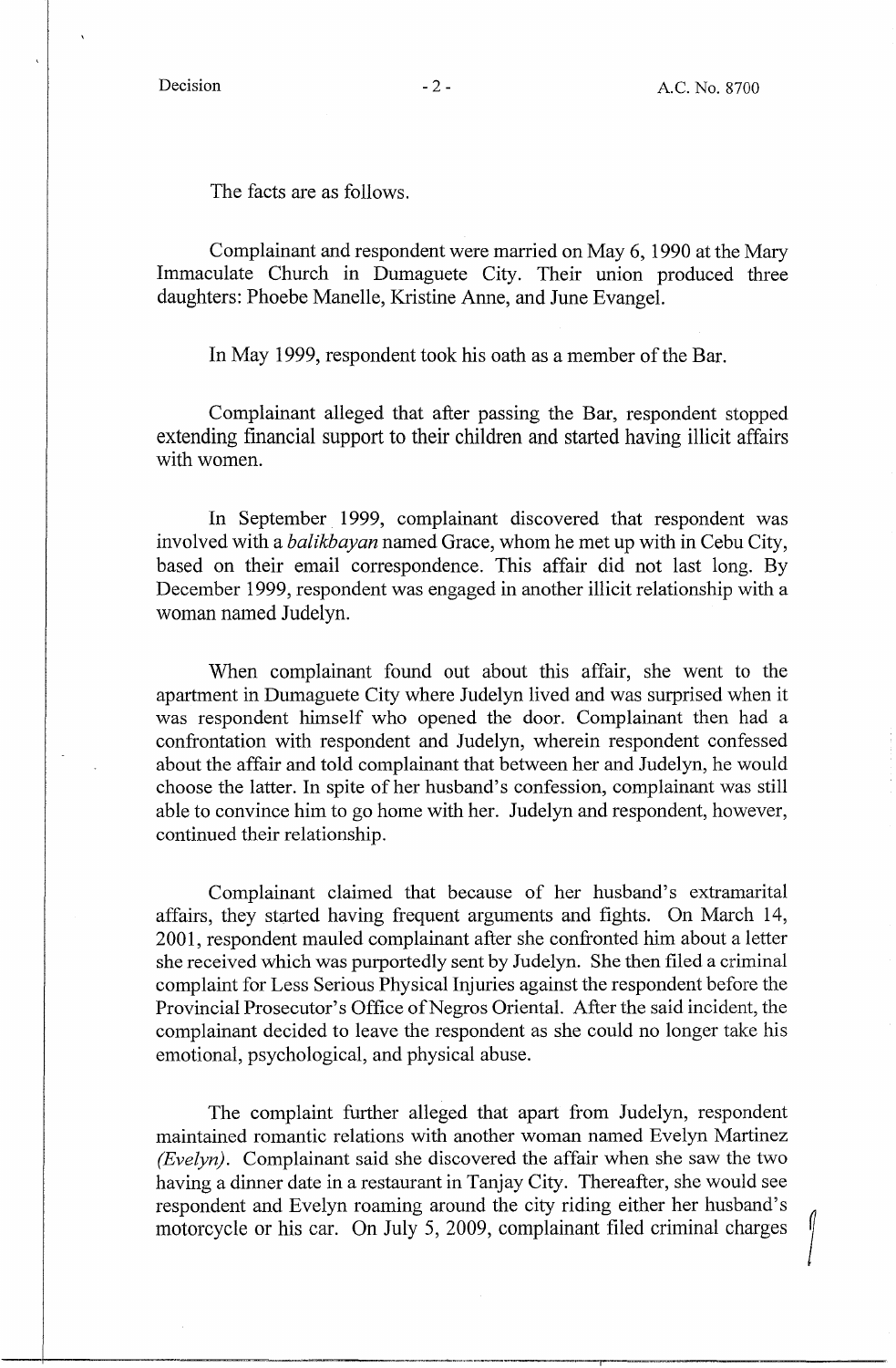against respondent for concubinage,<sup>2</sup> for allegedly openly cohabiting with Evelyn and siring a child with the latter. Complainant claimed that respondent abandoned his financial obligation to his legal family, resulting in severe financial difficulties as well as mental and emotional anguish. <sup>3</sup>

In his Comment,<sup>4</sup> respondent countered that while he and complainant indeed got married on May 6, 1990, he categorically denied that he was still legally married to the complainant.<sup>5</sup> Respondent explained that it was only when he took up law several years after they contracted marriage that he realized his union with complainant was void *ab initio* for lack of a valid marriage license, as complainant allegedly forged his signature and obtained a marriage license even without his personal appearance.<sup>6</sup> Respondent said that despite such realization, he did not have their marriage declared void *ab initio* as their children would only suffer further. Respondent added that complainant never supported him either financially or emotionally as a dutiful wife should. He denied the accusation that he failed to give support to his children, and that he abandoned his family.<sup>7</sup> He, likewise, denied complainant's allegations of concubinage, claiming that these were brought about by complainant's misplaced and unfounded jealousy. He claimed that Grace was a mere acquaintance and prospective client; that Judelyn was just a friend; and that Evelyn was just a close family friend.

The matter was referred to the Integrated Bar of the Philippines *(IBP)*  for investigation, report, and recommendation. $\delta$  In his Report and Recommendation<sup>9</sup> dated November 15, 2011, Commissioner Oliver A. Cachapero of the IBP-Commission on Bar Discipline found merit in the complaint and recommended that respondent be suspended from the practice of law for a period of one (1) year.

The IBP Commissioner found that there was enough evidence to hold respondent administratively liable for maintaining illicit affairs despite him being married to complainant; that the email messages of respondent to Grace revealed a romantic relationship between the two; that the words used in their email messages *i.e., "take care of yourself always," "wish you were here," "looking forward to that day we meet,"* were suggestive and showed affection and loving concern towards each other; that the same do not point to an exchange of messages not just between a lawyer and a client but between lovers; that as regards Judelyn, the alleged confession about their affair was too compelling an evidence for complainant, given that respondent did not refute the same; that the Affidavits<sup>10</sup> of complainant's witnesses Jeffrey

<sup>2</sup> *Id.* at 128-140. *Id.* at 17.  $\frac{4}{5}$  *Id.* at 150-164.  $\frac{5}{6}$  *Id.* at 150.  $\frac{6}{7}$  *Id.* at 151.  $\frac{7}{8}$  *Id.* at 158.  $\frac{8}{9}$  *Id.* at 176. <sup>9</sup> *Id.* at 338-341.<br><sup>10</sup> *Id.* at 45, 46.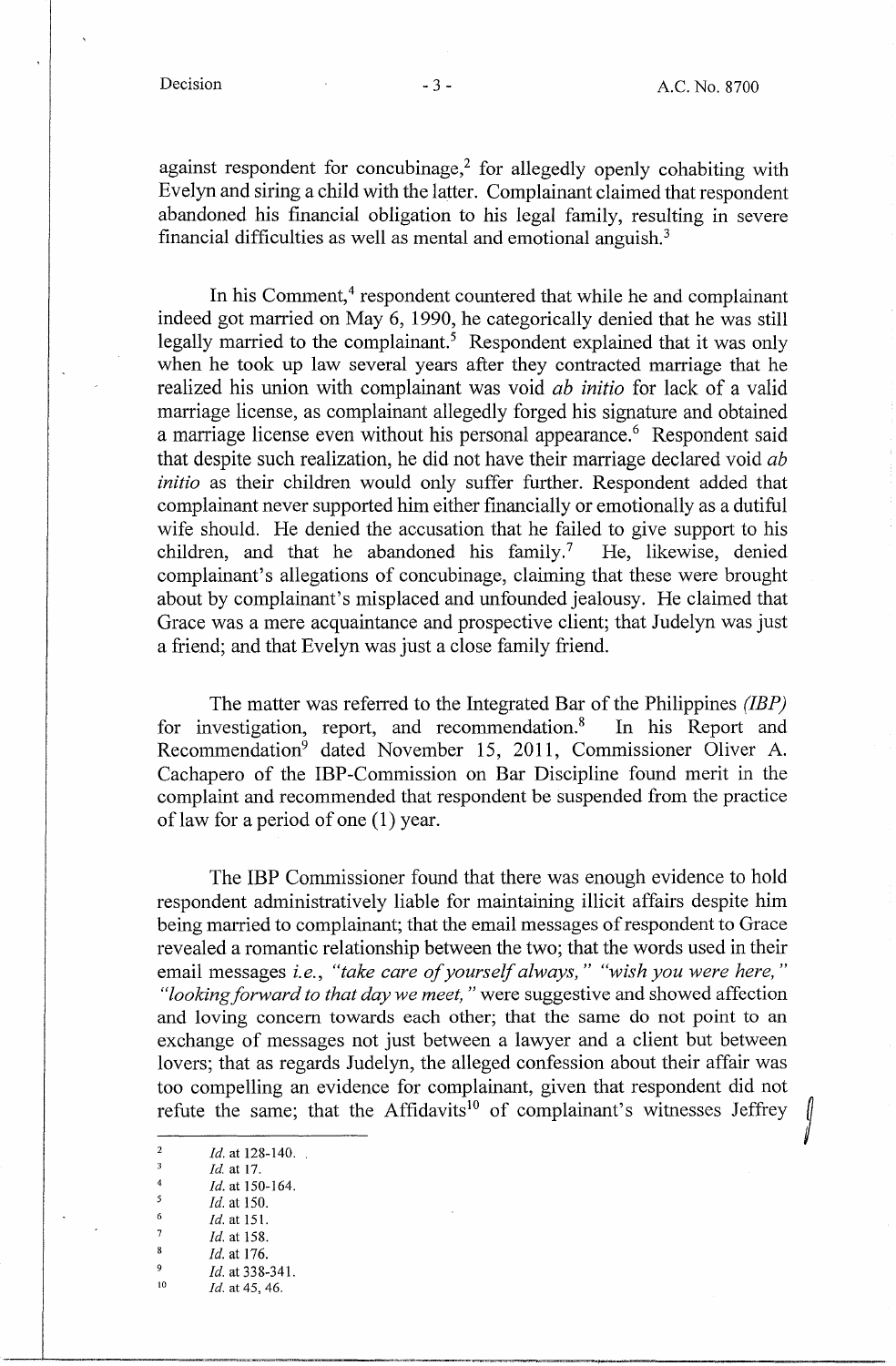Villegas and Val C. Grapa revealed the romantic conduct of respondent and Judelyn that could only have been demonstrated by lovers; and that as regards Evelyn, respondent's relationship was even more open as their displays of affection in public were done without any inhibition; and that the Affidavits<sup> $11$ </sup> of complainant's witnesses, Joselito Sido and Jovito Cipres were, likewise, revealing as respondent and Evelyn were described as a couple who unabashedly displayed their affection for each other in public.

In gist, Respondent and his partners showed intimacy when said Respondent possesses a legal impediment to marry and/or openly covet a lover. Thus for his conduct, it is shown that Respondent is wanting in moral character in honesty, probity and good demeanor. To be sure, he conducted himself in an immoral manner.

His claim that his marriage to Complainant is void *ab initio* can never justify the immoral conduct he had shown because no judicial declaration has been made in that regard.<sup>12</sup>

On September 28, 2013, the IBP Board of Governors issued Resolution No.  $XX-2013-72^{13}$  adopting and approving, with modification, the Report and Recommendation of the IBP Commissioner, and suspending respondent from the practice of law for three (3) years instead of one (1) year.

On April 18, 2016, the Court resolved to require the complainant to report to the Court within ten (10) days from notice the veracity of the "death" of the respondent, it appearing that the copy of the Court's Resolution dated August 13, 2014 which, among others, noted the Notice of Resolution No. XX-2013-72 dated September 28, 2013 of the IBP Board of Governors suspending respondent from the practice of law was returned unserved, with postal carrier's notation "RTS-addressee deceased" on the envelope. <sup>14</sup>

On December 5, 2018, the Court resolved to deem the April 18, 2016 Resolution served on complainant, it appearing that the copy of the same sent to her was, likewise, returned unserved with postal carrier's notation "RTSunclaimed" on the envelope.<sup>15</sup>

On January 30, 2019, the Court resolved to direct the IBP and the Office of the Bar Confidant to verify within ten (10) days from notice the veracity of respondent's death. 16

On May 14, 2019, the IBP National Secretary submitted to the Court its compliance with the Court's January 30, 2019 Resolution, informing the

-----------~---------~-~----~-----------------

<sup>15</sup>*Id.* at 354. 16 *Id.* at 355.

 $I_1$  *Id.* at 90, 92.

<sup>&</sup>lt;sup>12</sup> *Id.* at 340-341.

 $13$  *Id.* at 337.

 $14$  *Id.* at 346.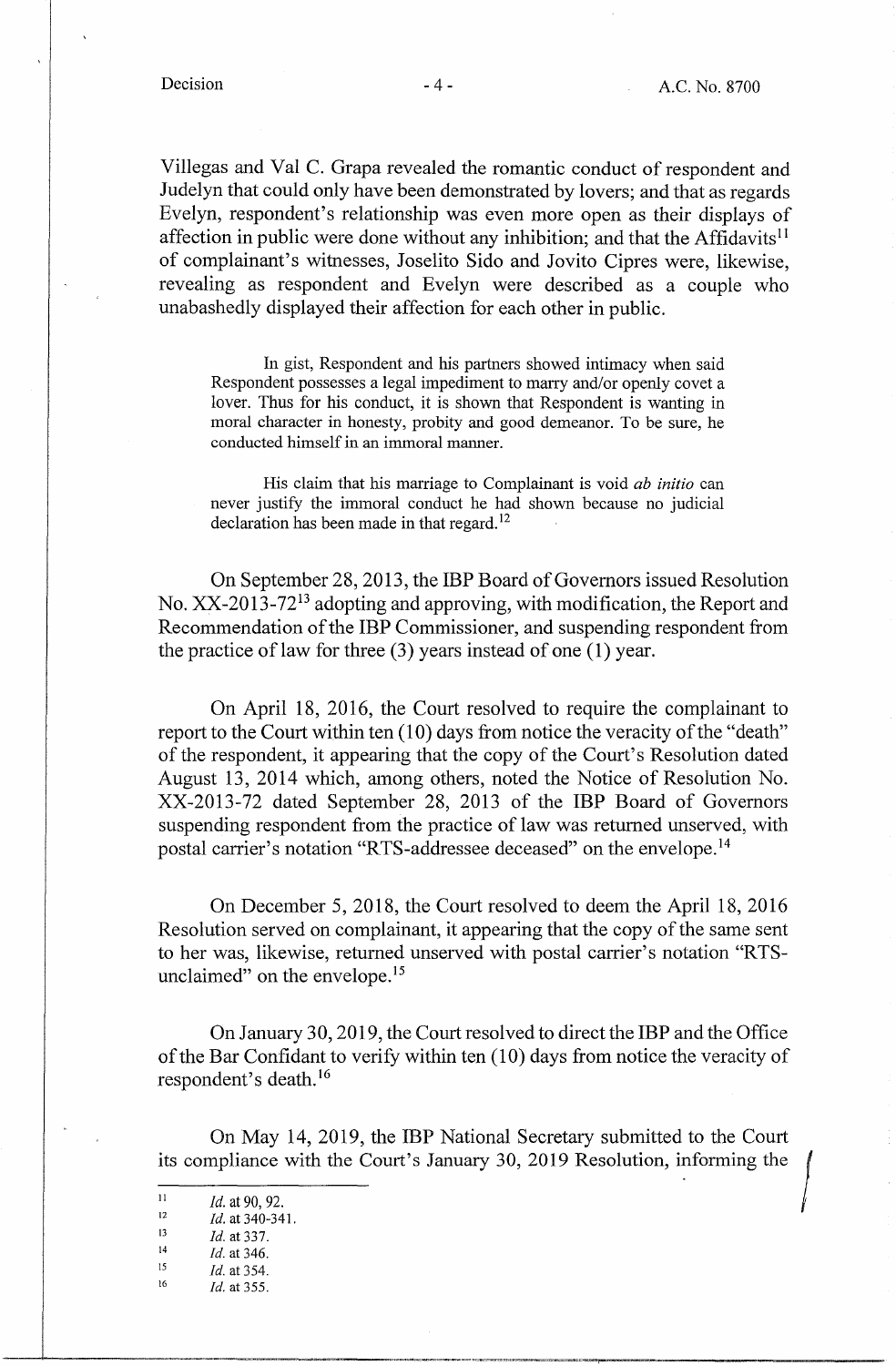Court that as of that date, the IBP National Office had not officially received any information about the death of respondent Atty. Manolo M. Zema and was, thus, unable to confirm the same.<sup>17</sup> In view of the foregoing, the Office of the Bar Confidant recommended that the case be resolved by the Court.<sup>18</sup>

After a thorough review of the records, the Court agrees with the finding of the IBP Commission on Bar Discipline and IBP Board of Governors that the complainant has presented enough evidence to substantiate her claim that respondent Atty. Manolo M. Zema is guilty of gross immorality and may, therefore, be removed or suspended by the Supreme Court for conduct unbecoming a member of the Bar.<sup>19</sup>

The *Code of Professional Responsibility* mandates all lawyers to possess good moral character at the time of their application for admission to the Bar, and requires them to maintain such character until their retirement from the practice of law.20 In this regard, the Code states:

Rule  $1.01 - A$  lawyer shall not engage in unlawful, dishonest, immoral or deceitful conduct.

xxxx

 $CANON 7 — A$  lawyer shall at all times uphold the integrity and dignity of the legal profession, and support the activities of the Integrated Bar.

xxxx

Rule  $7.03 - A$  lawyer shall not engage in conduct that adversely reflects on his fitness to practice law, nor should he, whether in public or private life, behave in a scandalous manner to the discredit of the legal profession.

Time and again, this Court has emphasized that as officers of the court, lawyers must not only, in fact, be of good moral character but must also be seen to be of good moral character in leading lives in accordance with the highest moral standards of the community.<sup>21</sup> More specifically, a member of the Bar and officer of the Court is required not only to refrain from adulterous relationships or keeping mistresses but also to conduct himself as to avoid scandalizing the public by creating the belief that he is flouting those moral standards. 22

In the present case, complainant alleged that respondent carried on a number of adulterous and illicit relations throughout their marriage,

<sup>17</sup>  *Id.* at 357.

<sup>18</sup>  *Id.* at 358.

<sup>19</sup>  Rules of Court, Rule 138, Sec. 27.

<sup>20</sup>  *Daisy D. Panagsagan v. Atty. Bernie Y. Panagsagan,* A.C. No. 7733, October 1, 2019.

<sup>21</sup>  *Barrientos v. Daarol,* 291-A Phil. 33, 44 (1993); *Arnobit v. Atty. Arnobit,* 590 Phil. 270, 276 (2008).

<sup>22</sup>  *Advincula v. Atty. Advincula,* 787 Phil. 101, 112 (2016).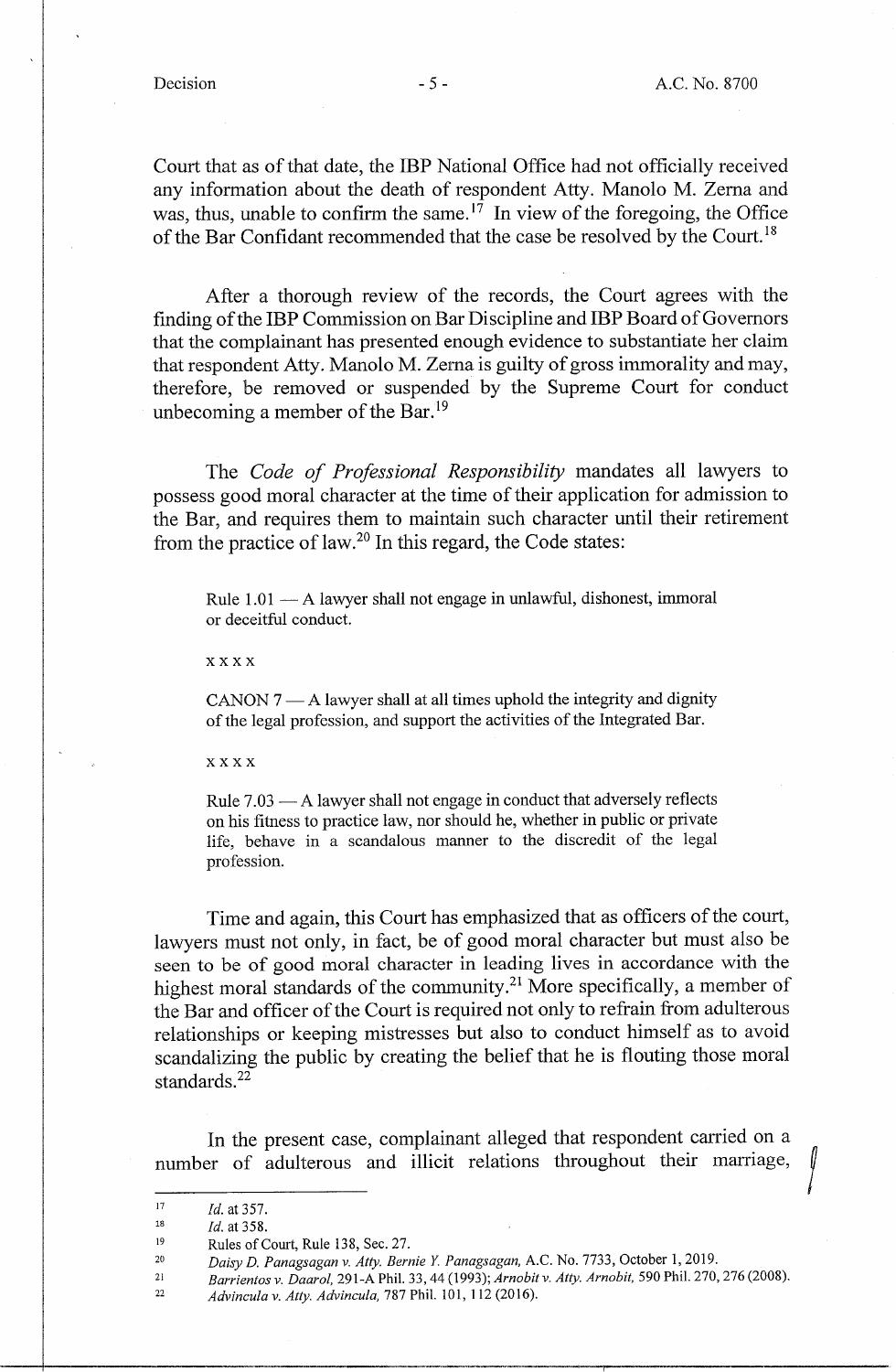eventually abandoning her and their children to openly cohabit with one paramour. Through pieces of documentary evidence in the form of email messages and photos, among others, as well as the corroborating affidavits of her witnesses, complainant was able to establish respondent's illicit relations with other women, particularly Evelyn, through substantial evidence which is necessary to justify the imposition of administrative penalties on a member of the Bar.

On the other hand, respondent's main defense against complainant's asseverations was that his marriage with complainant was void *ab initio,* a defense that is untenable as respondent, a lawyer, should know that Article 40 of *The Family Code,* which was already in effect at the time of respondent's marriage to complainant, states that the absolute nullity of a previous marriage may not be invoked for purposes of remarriage unless there is a final judgment declaring such previous marriage void. Thus, under the law, even if respondent's defense that his marriage to complainant was void *ab initio*  because there was no valid marriage license were true, their marriage is still deemed valid unless declared otherwise in a judicial proceeding.

As against complainant's overwhelming and detailed allegations of his marital indiscretions, respondent only offered self-serving denials. Basic is the principle that denials are weak especially if unsupported by evidence.<sup>23</sup> Thus, it bears emphasis that aside from respondent's claim that complainant was not the hapless and pitiful wife she claimed to be<sup>24</sup> and that complainant's allegations of his infidelities were purely brought about by misplaced and unfounded jealousy, respondent did not present countervailing evidence to substantiate his bare allegations.

While this Court is cognizant that cases such as this usually include self-serving arguments, this Court finds that between the two parties, it was complainant who was able to build her case against respondent. Thus, this Court will not deviate from the findings of the **IBP** Commission on Bar Discipline that there was enough evidence to support the claims of gross immorality against the respondent.

There can be no doubt that it is morally reprehensible for a married person to maintain intimate relations with another person of the opposite sex other than his or her spouse. All the more reprehensible is respondent's act of leaving his wife and three children to maintain an illicit relationship with another woman with little to no attempt on his part to be discreet about his liaison. Such acts of engaging in illicit relationships with other women during the subsistence of his marriage to the complainant constitutes grossly immoral *Q*  conduct warranting the imposition appropriate sanctions.

*Amalia R. Cenizav. Atty. Eliseo B. Ceniza, Jr.,* A.C. No. 8335, April 10, 2019.

*Rollo,* p. 158.

23 24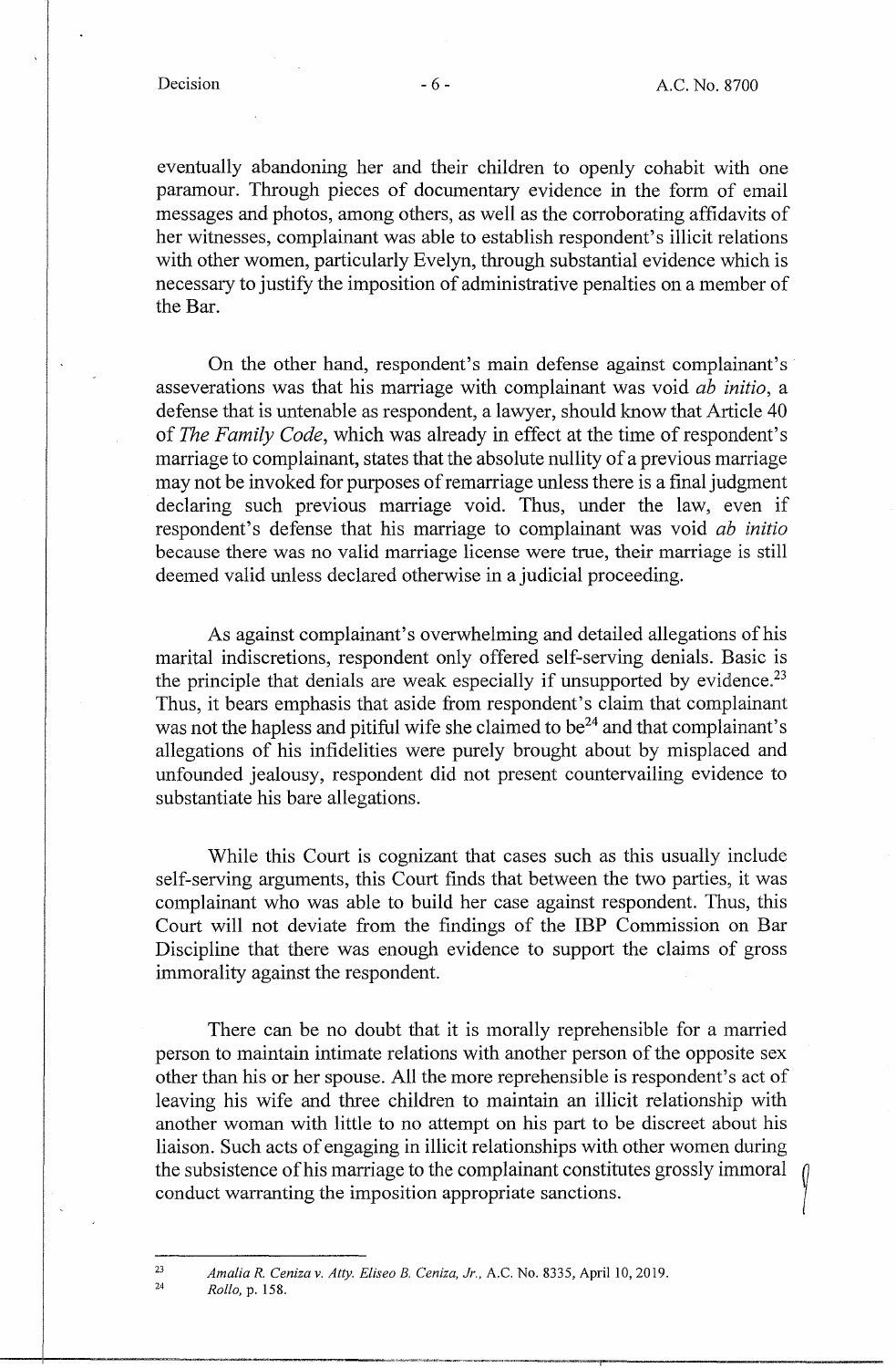With regard to the penalty to be imposed, this Court finds the recommended penalty of suspension from the practice of law for three (3) years too light given the infraction committed by respondent. In numerous occasions, this Court has revoked the licenses of members of the Bar who were proven to have not only failed to retain good moral character in their professional and personal lives, but have also made a mockery of the institution of marriage by maintaining illicit affairs.

In *Toledo v. Toledo*,<sup>25</sup> the Court disbarred respondent Jesus B. Toledo for having abandoned his lawful wife and cohabited with another woman who had borne him a child.

In *Narag v. Narag, <sup>26</sup>*respondent Dominador M. Narag was disbarred after he abandoned his family to live with a 22-year-old who was his former student and with whom he begot two (2) children.

In *Dantes v. Dantes,* 27 the Court imposed the penalty of disbarment on the respondent lawyer Crispin G. Dantes who maintained illicit relationships with two different women during the subsistence of his marriage to the complainant.

The Court need not delve into the question of whether respondent was guilty of concubinage, a matter which is within the jurisdiction of the Regional Trial Court. It is enough that the records of this administrative case established through substantial evidence the findings that indeed respondent, while married to complainant, had been carrying on an illicit affair and living with another woman, a grossly immoral conduct and only indicative of an extremely low regard for the fundamental ethics of his profession.

**WHEREFORE,** respondent Manolo M. Zema is found **GUILTY** of **GROSS IMMORALITY** and is hereby **DISBARRED** from the practice of law.

Let respondent's name be stricken off from the Roll of Attorneys immediately, and furnish the Bar Confidant, the Integrated Bar of the Philippines and all courts throughout the country with copies of this Decision.

<sup>25</sup>  117 Phil. 768 (1963).

<sup>26</sup>  353 Phil. 643 (1998).

<sup>27</sup>  482 Phil. 64 (2004).